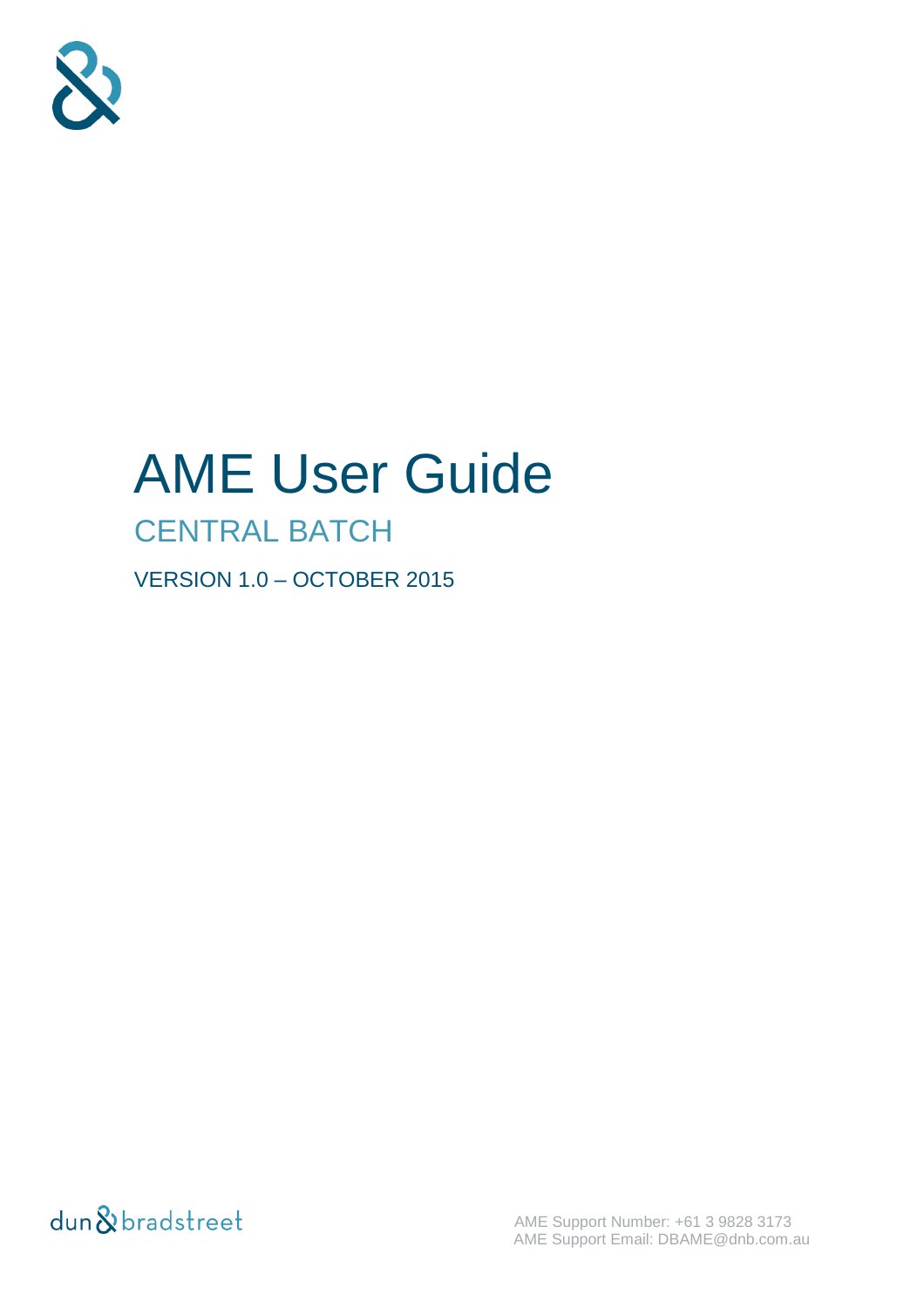

### **Contents**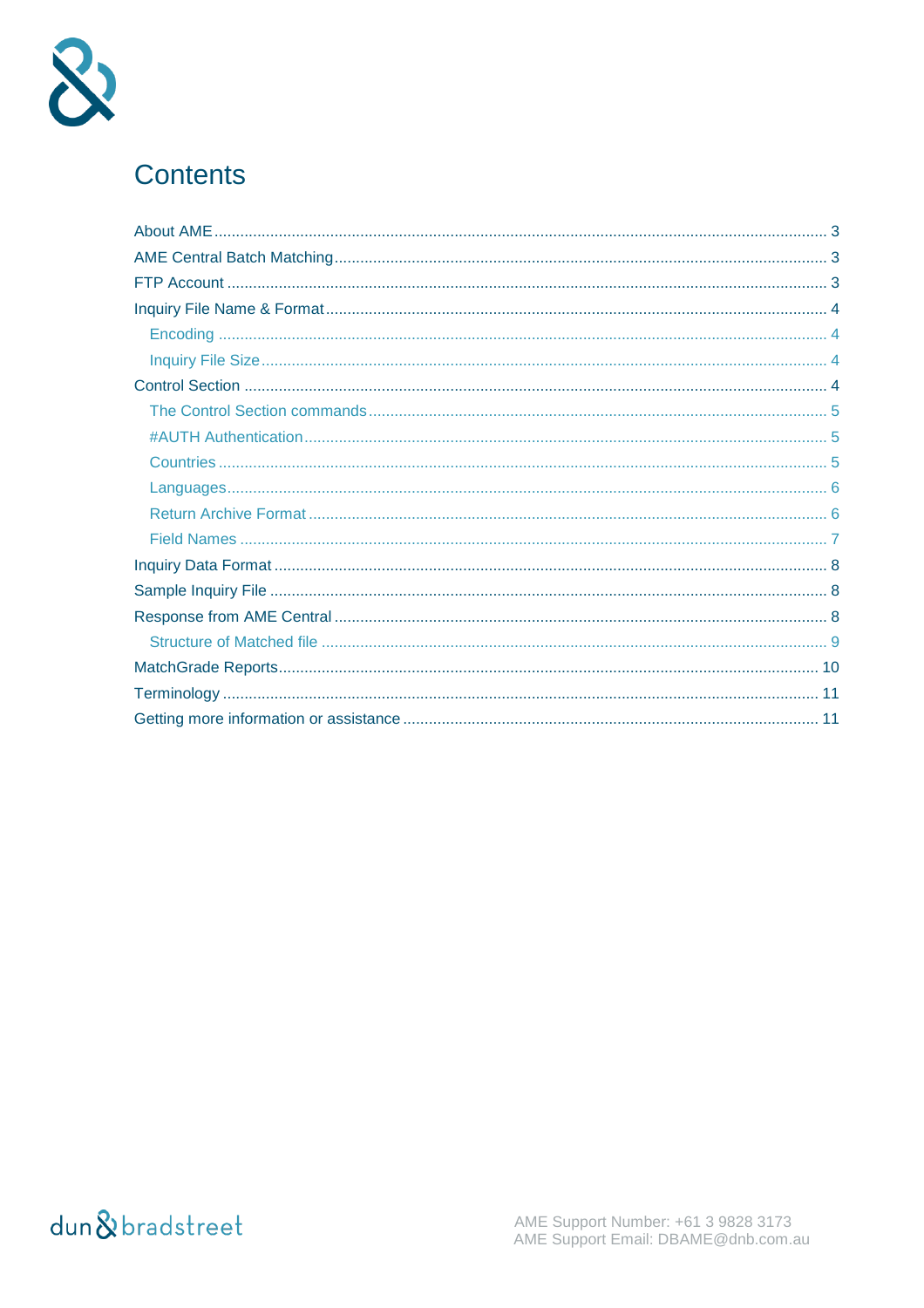

### About AME

D&B's Asia Match Environment ("AME") is a platform designed to enable D&B's best-in-class Entity Matching in Asian languages. AME currently supports native-language matching on Japan, Taiwan, mainland China (PRC), and South Korea (ROK).

| <b>MATCHING ON</b> | <b>IN THIS LANGUAGE</b>    |
|--------------------|----------------------------|
| Japan              | Japanese                   |
| China (PRC)        | Simplified Chinese         |
| Taiwan (ROC)       | <b>Traditional Chinese</b> |
| South Korea (ROK)  | Hangul                     |

### AME Central Batch Matching

AME allows batch input of match requests by FTP.

Some key points:

- **Inquiries must be on countries/languages supported by AME.**
- **Each file must contain inquiries for one country only.**
- **IF Inquiry file should be in UTF-16 (Unicode) format.**
- **Inquiry file must contain an AME Control Section** (see below).
- A dedicated account at **[ftp.dnb.com](ftp://ftp.dnb.com/)** will need to be set up.
- Recommended maximum file size is **150,000** records.

### FTP Account

You will need an account o[n ftp.dnb.com](ftp://ftp.dnb.com/) which has been configured to connect to AME Central. Your D&B Sales representative can have this set up for you.

You will FTP files to **[ftp.dnb.com](ftp://ftp.dnb.com/)**, into your "puts" directory.

The system will notify you by e-mail when your matched files are ready for pickup from your "gets" directory.

| Filename      | Filesize<br>Filetype | Last modified             | Permissions | Owner / Group |
|---------------|----------------------|---------------------------|-------------|---------------|
|               |                      |                           |             |               |
| <b>Tagets</b> | File Folder          | 10/07/2008 2:2 drwxrwx--- |             | bdeprod bde   |
| m pull        | File Folder          | 9/12/2007                 | drwxrwx---  | bdeprod bde   |
| ∃ìoush        | File Folder          | 28/09/2007                | drwxrwx---  | bdeprod bde   |
| liputs        | File Folder          | 8/07/2008 11:0            | drwxrwx---  | bdeprod bde   |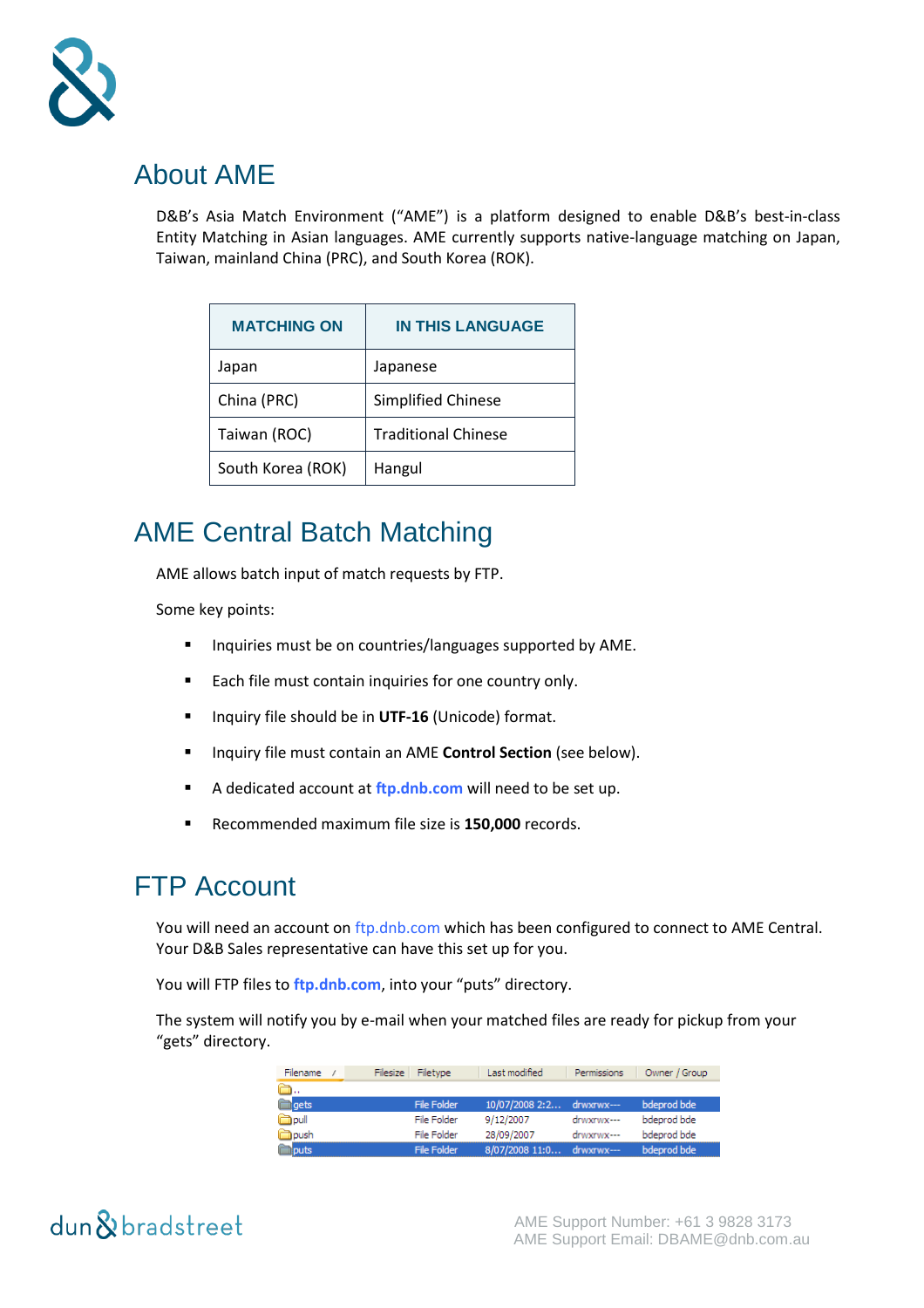

### Inquiry File Name & Format

You must submit the inquiry file to ftp.dnb.com/puts as a **zip archive** (ie compressed using a program like WinZip, 7-Zip etc).

Inside the zip archive the inquiry file may have any name desired, but it must have a ".txt" extension.

There can only be one inquiry file inside the zip archive.

**filename .txt**

Example: filename: AME.Matching02-Jul-09.txt  $\rightarrow$  zip filename: AME.Matching02-Jul-09.zip

### **Encoding**

The inquiry file should be in **UTF-16** (aka "Unicode") format.

### Inquiry File Size

There is no "hard limit" on the number of records that a file can contain. It is, however, recommended that files be kept to **150,000** records or less.

### Control Section

The inquiry file must have a **Control Section** which contains user credentials, report preferences and also information for AME about the layout of the inquiry data. It's very simple and much of the information will be the same for all of your inquiry files.

| <b>Control Section</b> |  |
|------------------------|--|
| <b>Inquiry Data</b>    |  |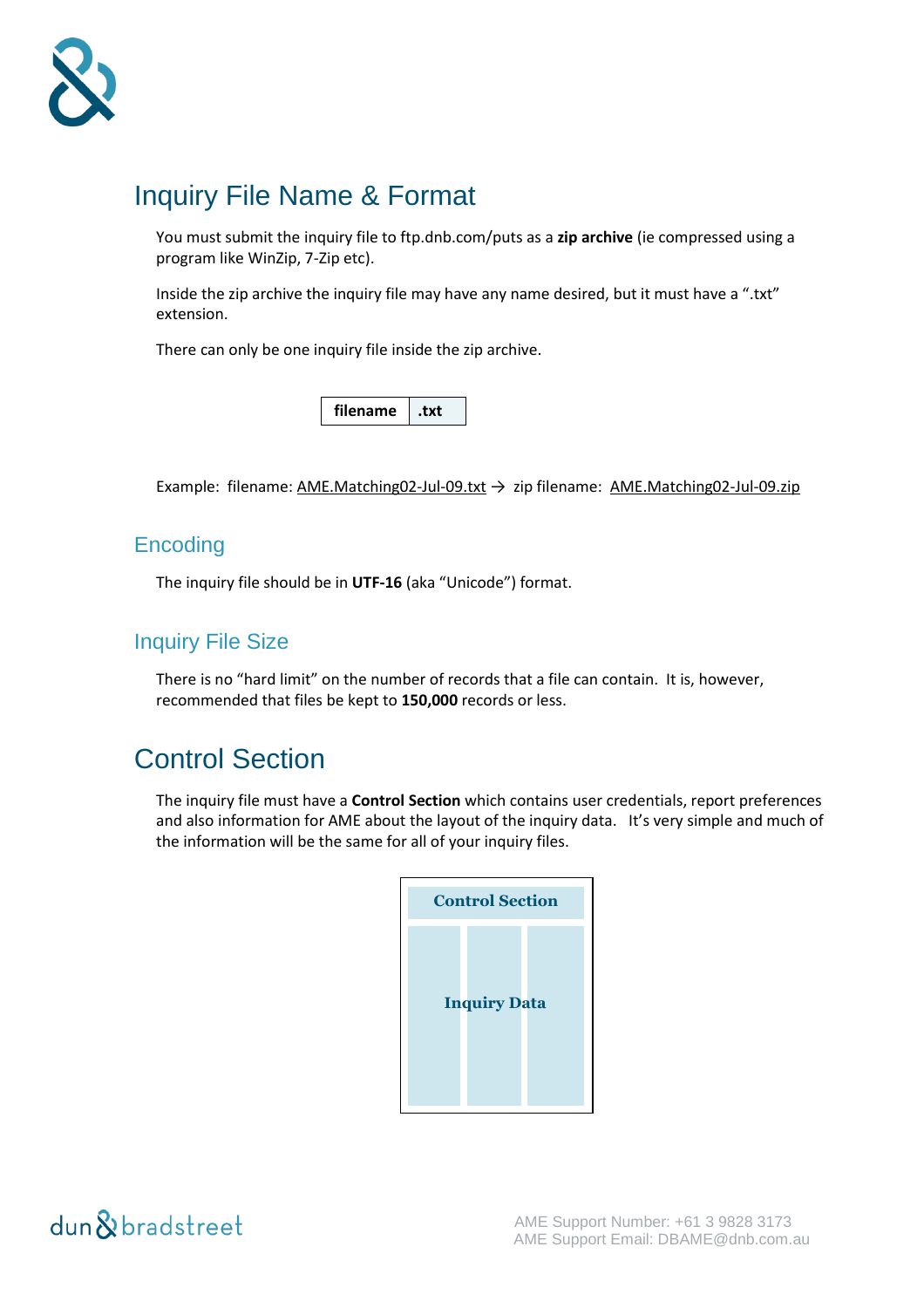

### The Control Section commands

| <b>COMMAND</b>  | MEANING                                                                                                                                                                                                                                           |  |
|-----------------|---------------------------------------------------------------------------------------------------------------------------------------------------------------------------------------------------------------------------------------------------|--|
| #AUTH           | Authentication (username & password) line                                                                                                                                                                                                         |  |
| #CUST_NAME      | Customer's name - used in MatchGrade reports                                                                                                                                                                                                      |  |
| #JOB NAME       | Name of the match job – for MatchGrade Reports                                                                                                                                                                                                    |  |
| #LANG           | Language of the Inquiry file. See "Countries & Languages" below.                                                                                                                                                                                  |  |
| #COUNTRY        | Country of Inquiry file data. See "Countries & Languages" below.                                                                                                                                                                                  |  |
| #RETURN ARCHIVE | This is an <b>optional</b> command used to specify the archive format for<br>matched files being returned to the user. Default is ZIP format. The<br>other available formats are TARGZIP, TAR and TARBZIP2. See "Return<br>Archive Format" below. |  |
| #FIELDS         | The data fields of the actual Inquiry file. The fields must be listed in the<br>same order as the columns of the inquiry data. See "Field Names"<br>below.                                                                                        |  |

### #AUTH Authentication

The #AUTH command tells AME which authentication method is being used and provides the user credentials.

#AUTH AME username password

Your D&B Sales representative will assist you with creation and setup of the appropriate user credentials

#### **Countries**

AME uses "ISO 2" codes for countries (specifically ISO 3166-1 alpha-2). These are used with the **#COUNTRY** command.

| <b>COUNTRY</b> | <b>#COUNTRY</b> |
|----------------|-----------------|
| Japan          | JP              |
| China (PRC)    | CΝ              |
| Taiwan         | TW              |
| South Korea    | КR              |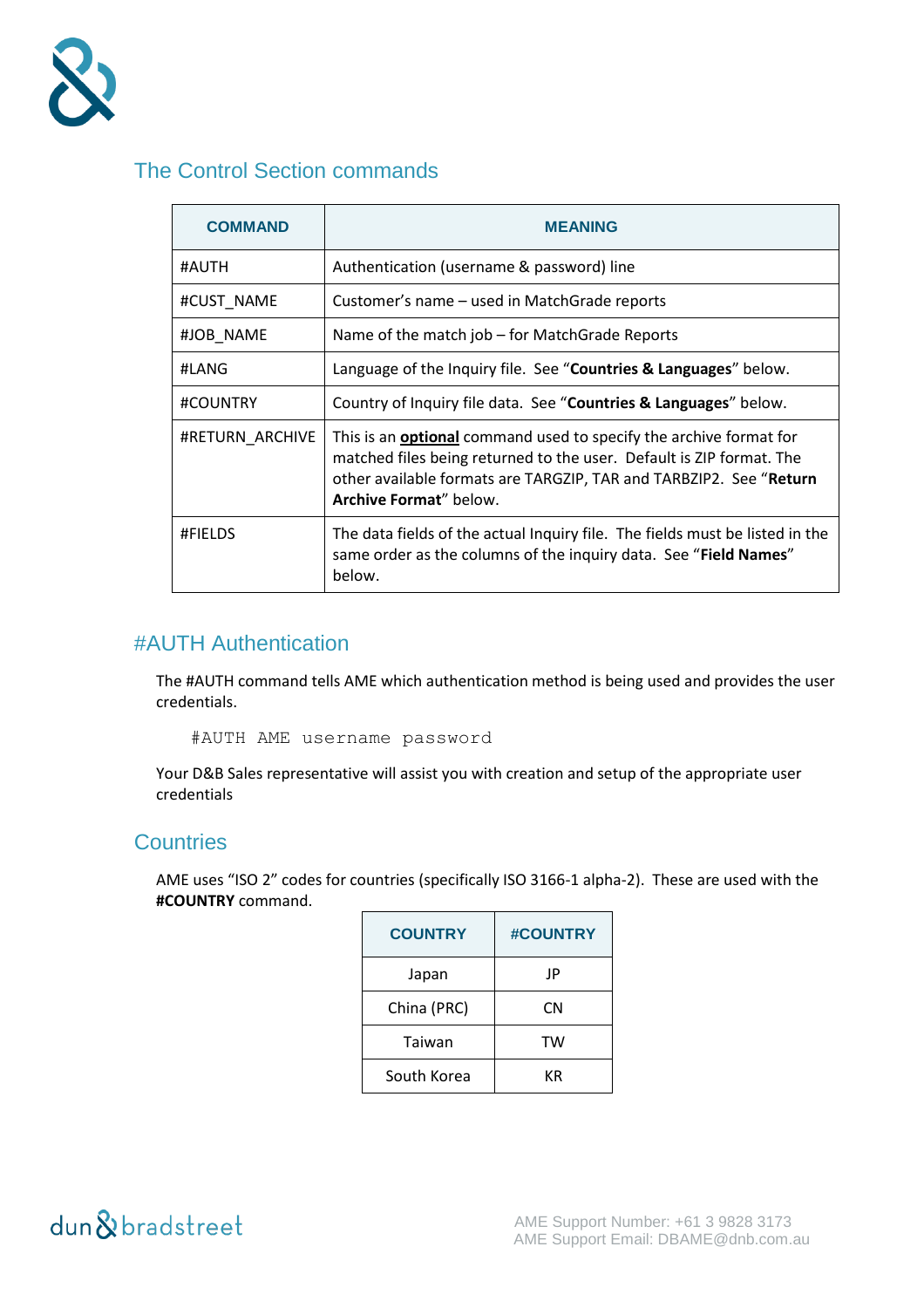

#### Languages

AME uses "ISO 15294" codes for languages. These are used with the **#LANG** (matching language) command.

See<http://www.unicode.org/iso15924/iso15924-codes.html>

| <b>LANGUAGE</b>            | #LANG       |
|----------------------------|-------------|
| Japanese                   | JAPN        |
| <b>Simplified Chinese</b>  | <b>HANS</b> |
| <b>Traditional Chinese</b> | <b>HANT</b> |
| Korean (Hangul)            | HANG        |
| English                    | $ENG^*$     |

**\* Note:** the code "ENG" for English is not actually an ISO code. The official ISO name of the script in which English is written is the Latin alphabet ("LATN") language. For simplicity we have adopted "ENG" as this is much better understood as representing "English".

#### Return Archive Format

This is an optional command – you do not need to include it in the Control Section. If it is omitted, Zip format will be used.

The available options are:

**ZIP**

Files are returned in a ZIP archive with standard compression. This format is the AME default so there is technically no need to use the RETURN\_ARCHIVE command if you will accept files in this format.

**TARGZIP**

TAR archive which is then compressed using GZIP.

**TAR**

TAR archive only (no additional compression).

 **TARBZIP2** TAR archive which is then compressed using BZIP2.

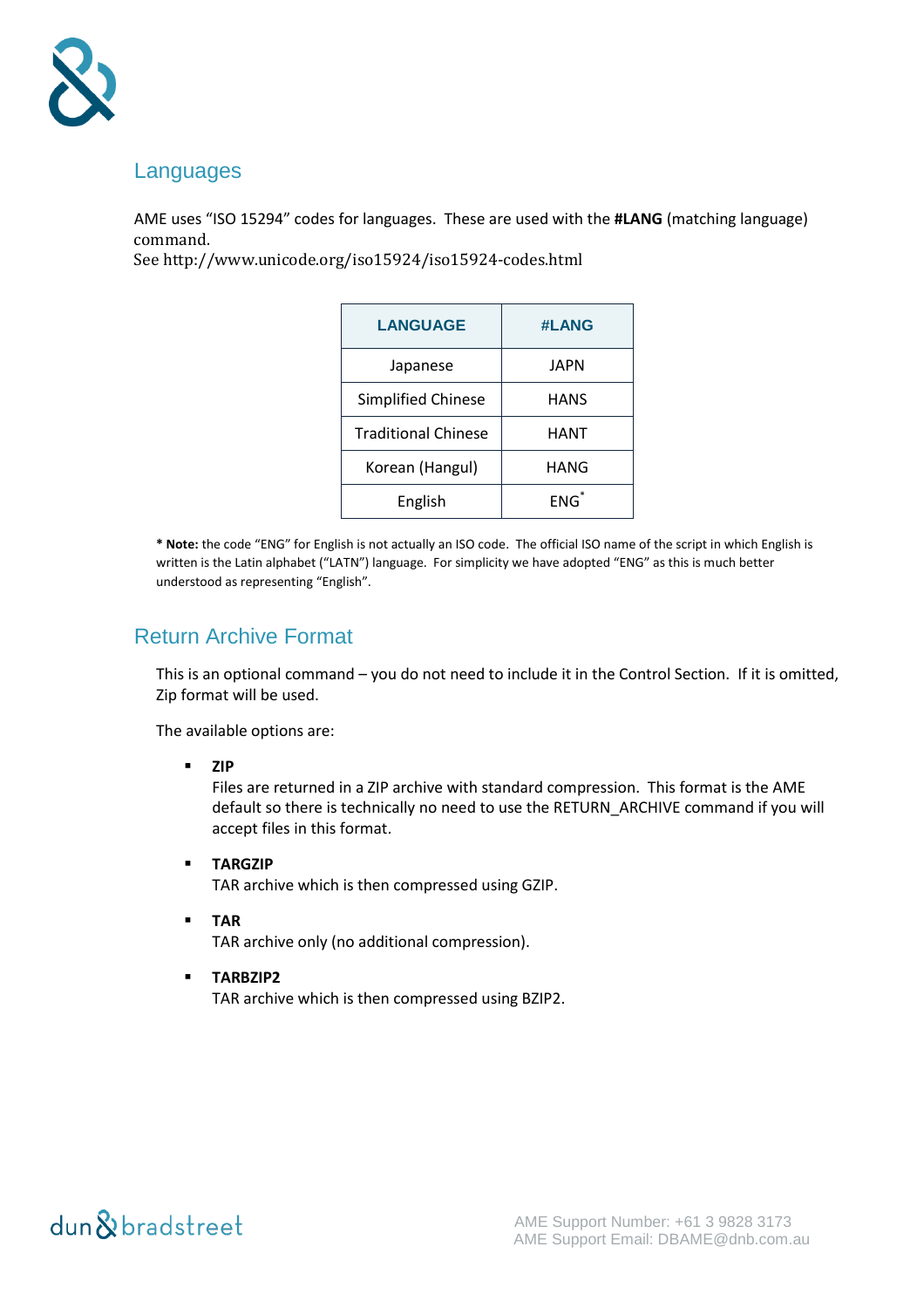

#### Field Names

Below are the fields which can be included in an AME Inquiry file. Each field will correspond to a "column" in the file. The fields/columns can be in any order, but the AME Field Names listed in the **#FIELDS** line of the Control Section must be in the same order as the actual columns of data.

#### **BusinessName** and **LookupNumber** are mandatory.

The field names are case-sensitive, so you must specify "BusinessName", rather than "businessname" or "BUSINESSNAME".

Field names can be delimited using Space or Tab characters (unlike inquiry data which must be delimited by Tab characters).

| <b>DATA ELEMENT</b>                 | <b>AME FIELD NAME</b>  | <b>REQUIRED?</b> | <b>MAX LENGTH</b><br>(CHARACTERS <sup>3</sup> ) |
|-------------------------------------|------------------------|------------------|-------------------------------------------------|
| Customer lookup number <sup>1</sup> | LookupNumber           | Yes              | 50                                              |
| <b>Business Name</b>                | <b>BusinessName</b>    | Yes              | 255                                             |
| Street Address <sup>2</sup>         | <b>BusinessAddress</b> |                  | 255                                             |
| <b>Telephone Number</b>             | TelephoneNumber        |                  | 50                                              |
| Postal Code                         | PostalCode             |                  | 50                                              |
| City / Town                         | City                   |                  | 50                                              |
| Prefecture (Japan)                  | Prefecture             |                  | 50                                              |
| Province (China/Korea)              | Province               |                  | 50                                              |
| County / Municipality (Taiwan)      | County                 |                  | 50                                              |

#### **Notes:**

1. LookupNumber must be unique and no longer than 50 alphanumeric characters.

2. Street Address: in Asia addresses are often stored as "un-parsed" in single strings, in the following hierarchy: State + City + Street name + Street number. e.g. 北海道札幌市南郷通14丁目3-11, with 北海道 **(Hokkaido)** as the State and 札幌市 (Sapporo-shi) as the City. It is not necessary to manually parse out the State and City from the Street Address. However, if the address already comes as a separate State and City field, it is advisable not to include them again in the Street Address Field. If the address is incomplete, the hierarchy must still be maintained, with the missing field just being skipped, eg. State + Street name + Street number

3. Characters includes characters in any language, and is different from bytes. So 北海道 is 3 characters.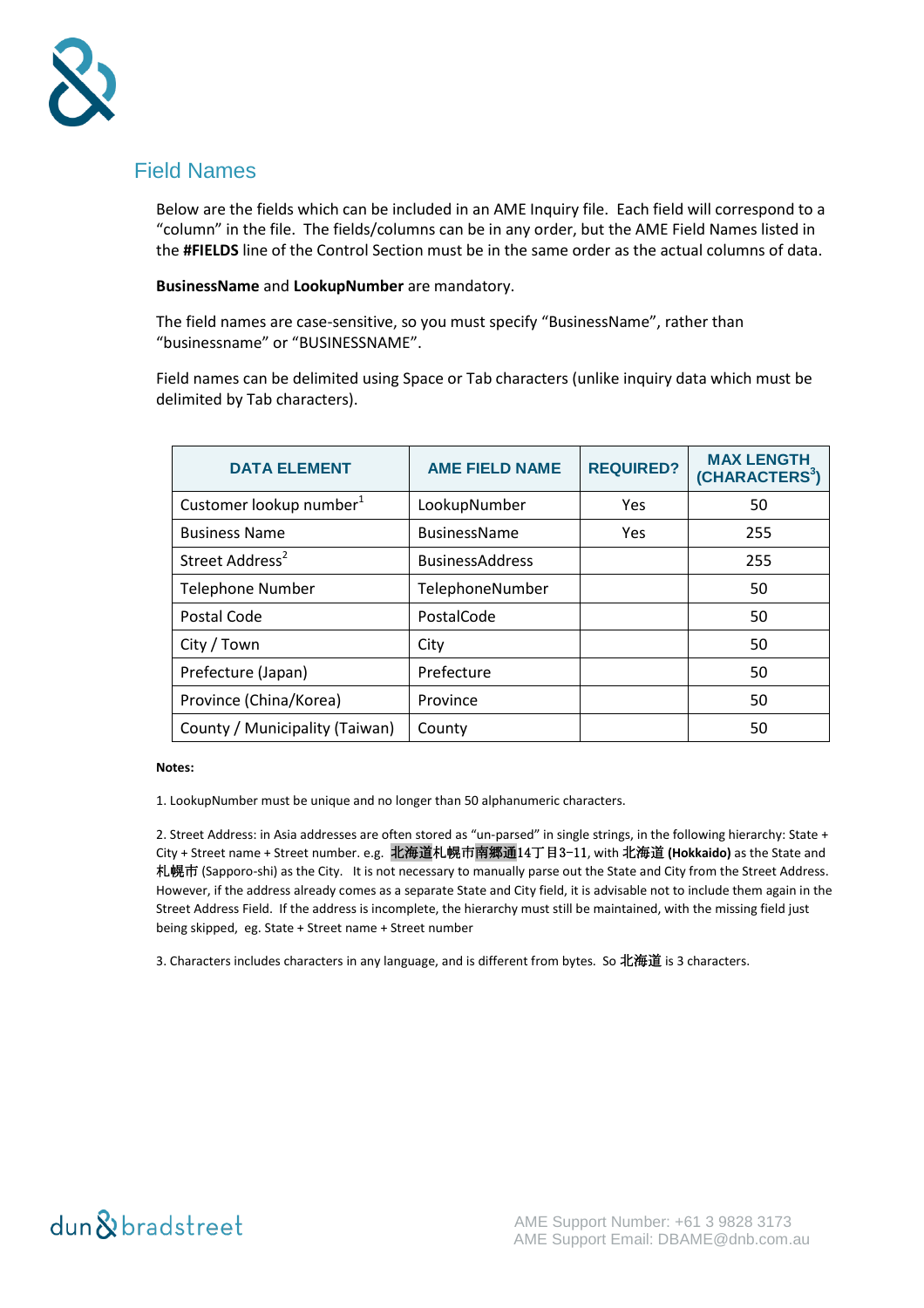

### Inquiry Data Format

Inquiry data must be delimited text: this means that the columns of data must be separated by a delimiter, which for AME is the Tab character (U+0009).

So, columns of data must be separated by tabs and the order of the columns must follow the layout specified in the **#FIELDS** command.

### Sample Inquiry File

Below is a sample inquiry file for a match of Japanese data.

|                           |                           | #AUTH AME username password |                                                                              |              |  |
|---------------------------|---------------------------|-----------------------------|------------------------------------------------------------------------------|--------------|--|
|                           | #LANG JAPN                |                             |                                                                              |              |  |
| <b>CONTROL</b><br>SECTION | #CUST NAME "CustomerCorp" |                             |                                                                              |              |  |
|                           | #COUNTRY JP               |                             |                                                                              |              |  |
|                           |                           | #JOB NAME "BatchMatch 001"  |                                                                              |              |  |
|                           |                           |                             | #FIELDS LookupNumber BusinessName BusinessAddress TelephoneNumber PostalCode |              |  |
|                           | 792599                    | 大分キヤノン株式会社                  | 大分県国東市安岐下原710                                                                | 873-0292     |  |
|                           | 792672                    | サンブレイン                      | 兵庫県尼崎市西昆陽2-8-3                                                               | 661-0047     |  |
| DATA                      | 792766                    | 快癒館                         | 富山県富山市大町南台1-1                                                                | 939-8074     |  |
|                           | 792769                    | 株式会社アイティーエム                 | 群馬県伊勢崎市中央町20-24                                                              | $372 - 0042$ |  |
| <b>INQUIRY</b>            | 792796                    | ぷらすアルファデザイン                 | 京都府京都市西京区桂朝日町66-<br>$\mathfrak{D}$                                           | 615-8027     |  |
|                           | 792809                    | 株式会社イフ                      | 栃木県下野市小金井122-1                                                               | $329 - 0414$ |  |
|                           | 792855                    | 関彰商事株式会社                    |                                                                              | 298557738    |  |

### Response from AME Central

Once a file has been matched, AME Central will place a zip archive in your "**gets**" directory on **[ftp.dnb.com](ftp://ftp.dnb.com/)**.

| Filename | Filesize<br>Filetype | Last modified             | Permissions | Owner / Group |
|----------|----------------------|---------------------------|-------------|---------------|
|          |                      |                           |             |               |
| gets     | File Folder          | 10/07/2008 2:2 drwxrwx--- |             | bdeprod bde   |
| Doull    | File Folder          | 9/12/2007                 | drwxrwx---  | bdeprod bde   |
| housh    | File Folder          | 28/09/2007                | drwxrwx---  | bdeprod bde   |
| puts     | File Folder          | 8/07/2008 11:0            | drwxrwx---  | bdeprod bde   |

The archive will contain:

- Matched File
- **MatchGrade Reports (see below)**

The zip archive will be called: *inquiry\_filename***.out.zip**

The matched file inside will be called *inquiry\_filename***.Matched.txt**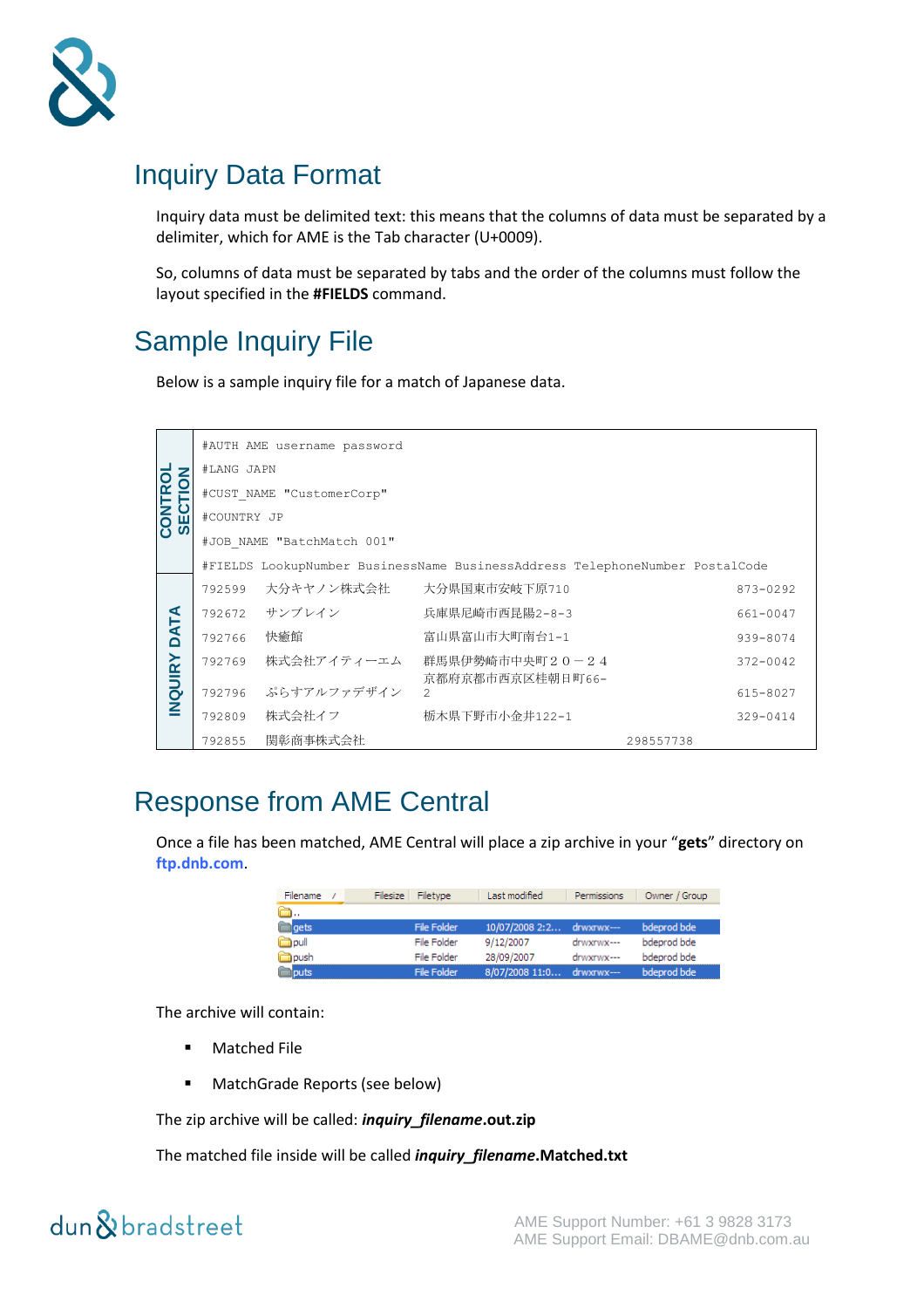

Example:

| 1. | <b>Inquiry Filename</b>             | AME.Matching01-Jul-15.txt         |
|----|-------------------------------------|-----------------------------------|
| 2. | <b>Zip Archive submitted to AME</b> | AME.Matching01-Jul-15.zip         |
| 3. | <b>Zip Archive returned by AME</b>  | AME.Matching01-Jul-15.out.zip     |
| 4. | <b>Matched file inside archive</b>  | AME.Matching01-Jul-15.Matched.txt |

#### Structure of Matched file

The returned file will be **UTF-16** and **tab-delimited**. The first line of the file will be the headings for the columns.

|                | LookupNumber                 | Unique ID of inquiry record                                     |  |
|----------------|------------------------------|-----------------------------------------------------------------|--|
| <b>DATA</b>    | <b>BusinessName</b>          | Name from inquiry                                               |  |
|                | BusinessAddress <sup>®</sup> | Address from Inquiry (if any)                                   |  |
| <b>INQUIRY</b> | PostalCode                   | Postal code from inquiry (if any)                               |  |
|                | TelephoneNumber              | Telephone number from Inquiry (if any)                          |  |
|                | <b>MatchDUNS</b>             | The DUNS of the matched business (if any)                       |  |
|                | MatchBusinessName            | The name from the D&B database of the matched<br>business       |  |
|                | MatchState                   | The State/Province/Prefecture/County of the matched<br>business |  |
|                | MatchCity                    | The city of the matched business                                |  |
| MATCH/D&BDATA  | <b>MatchAddress</b>          | The street address of the matched business                      |  |
|                | MatchPostalCode              | The postal code of the matched business                         |  |
|                | MatchTelephoneNumber         | Telephone number of the matched business                        |  |
|                | MatchGrade                   | MatchGrade pattern for the match                                |  |
|                | ConfidenceCode               | Confidence Code for the match                                   |  |
|                | <b>MDP</b>                   | Match Data Profile of the match                                 |  |

**\* Note on BusinessAddress :** where an inquiry has provided address data in separately fielded format, AME will concatenate this data in the matched file. This does not apply to the actual D&B reference data, which will always be separately fielded.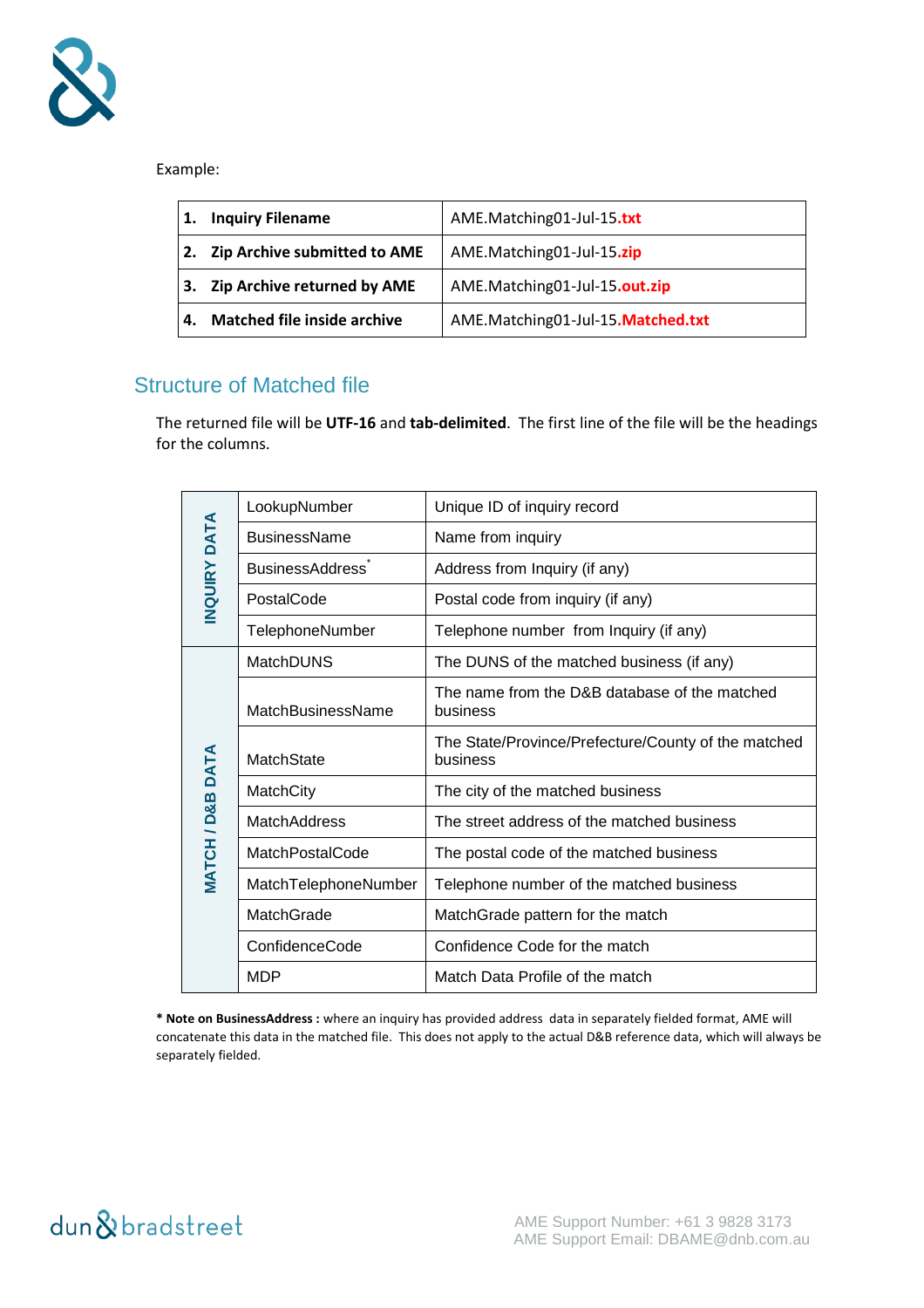

### MatchGrade Reports

AME Central is able to produce 3 MatchGrade reports: MatchGrade Samples Report, Match Data Profile Report, Confidence Code & MatchGrade Summary, Sample Analysis Report (Excel format).

Reports are generated on-demand. To generate reports:

- 1. Open<https://apla.dnb.com/AMEAdmin/Reporting> in an Internet browser.
- 2. Enter your AME user ID and password
- 3. You will then see a screen with a top section like this:

| $Home$ > Reporting      |               |             |                               |                          |                      |                        |                      | My Reports |
|-------------------------|---------------|-------------|-------------------------------|--------------------------|----------------------|------------------------|----------------------|------------|
|                         |               |             |                               |                          |                      |                        |                      |            |
| 1. Jobs                 |               |             |                               |                          |                      |                        |                      |            |
| Show jobs in the last 6 |               |             | day(s)                        |                          |                      |                        |                      |            |
|                         | Refresh       |             |                               |                          |                      |                        |                      |            |
| Filter:                 |               |             | <b>Clear All</b>              |                          |                      |                        |                      |            |
| $\Rightarrow$           | $\Rightarrow$ | <b>JMID</b> | <b>Receive</b><br><b>Date</b> | <b>User Id</b>           | <b>Customer Name</b> | <b>FileName</b>        | <b>Inquiry Count</b> |            |
| $\bullet$               | $\,$ B        | 7044        | 18/04/2014<br>5:08:40 AM      | <b>Contract Contract</b> | Court Chrysler       | <b>BURGHAM ALL AND</b> | 5330                 | $\Box$     |
|                         | $\,$ B        | 7043        | 18/04/2014<br>5:08:24 AM      | The Council              | Contribution At      | NUMBER OF GLACIES      | 5517                 | $\Box$     |
| ш                       | $\, {\bf B}$  | 7042        | 18/04/2014<br>5:08:23 AM      | continuousl              | <b>CONTRACTOR</b>    | <b>SCALE AND THE</b>   | 330                  | $\Box$     |

- 4. Select job(s) for which you which to run reports by clicking in check boxes.
- 5. Next select the report(s) modules you wish to include in your report:

|           | 2. Modules                                      |                                         |  |  |  |
|-----------|-------------------------------------------------|-----------------------------------------|--|--|--|
| Template: | ALL<br>$\blacktriangledown$                     |                                         |  |  |  |
| Modules:  | CC Distribution Summary (CCDS)                  |                                         |  |  |  |
|           | MG Summary (MGSM)                               |                                         |  |  |  |
|           | MDP Distribution Summary (MDPDS)                |                                         |  |  |  |
|           | MDP Guide (MDPG)                                |                                         |  |  |  |
|           | MG Samples Layout Distribution Summary (MGSLDS) |                                         |  |  |  |
|           | Excel Chart Summary* (EXCELCHART)               |                                         |  |  |  |
|           |                                                 | * Limited to the first 30,000 inquiries |  |  |  |

#### 6. Select languages for the reports:

| 3. Languages         |                      |  |  |
|----------------------|----------------------|--|--|
| Languages: 2 English |                      |  |  |
| Simplified Chinese   |                      |  |  |
| Traditional Chinese  |                      |  |  |
| <b>Japanese</b>      |                      |  |  |
| Korean               |                      |  |  |
|                      |                      |  |  |
|                      | <b>Create Report</b> |  |  |

- 7. Click the "Create Report" button.
- 8. You will then see your "My Reports" with the reports requested for the last 7 days.

|                              | Home $>$ Reporting $>$ My Reports |                       |                   |                |            |                          |
|------------------------------|-----------------------------------|-----------------------|-------------------|----------------|------------|--------------------------|
|                              | <b>Report Name</b>                | <b>Request Date</b>   | <b>Type</b>       | <b>Modules</b> | Language   |                          |
| ම                            | <b>CARRONOM BATTINGGLAT</b>       | Deteroit a biological | <b>CONTRACTOR</b> | <b>CCDS</b>    | <b>ENG</b> | $\bullet$ $\overline{v}$ |
| *Reports are kept for 7 days |                                   |                       |                   |                |            |                          |

9. Click the PDF or HTML icon to download a report in that format.